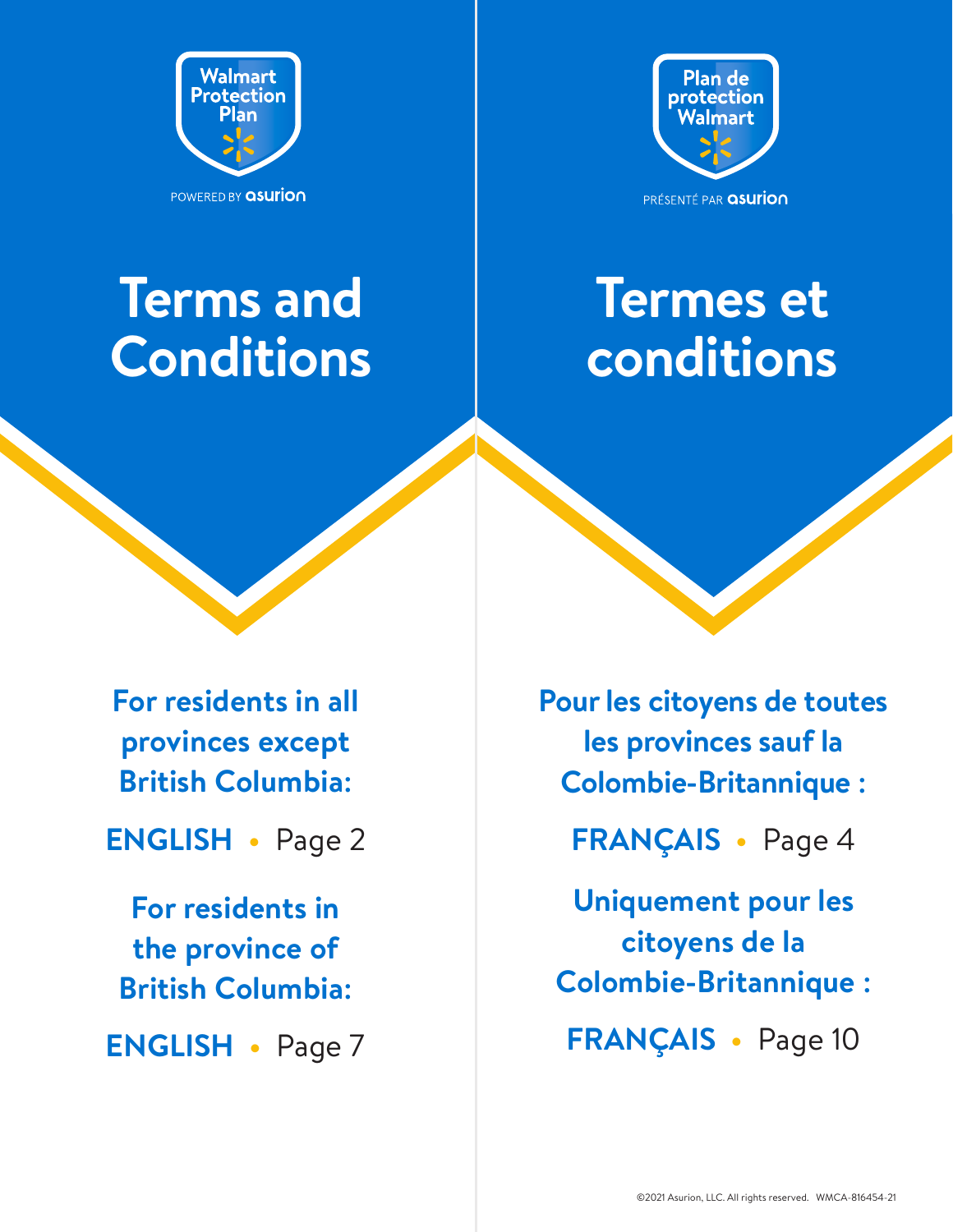# <span id="page-1-0"></span>Contract of Additional Warranty

This is a legal contract (referred to hereinafter as the "Plan"). By purchasing it, you understand that it is such a contract and acknowledge that you have had the opportunity to read the terms and conditions set forth herein. This Plan is not a contract of insurance. By purchasing this Plan you are consenting to Asurion Consumer Solutions of Canada Corp.'s collection, use and disclosure of personal information as described below, including its ability to share your personal information with Walmart, the seller of this Plan.

Obligor: Asurion Consumer Solutions of Canada Corp., whose address is 900-1959 Upper Water Street, Halifax, Nova Scotia B3J 3N2, Canada, telephone 1-866-856-3882.

Definitions: Throughout this Plan the words (1) "we," "us," and "our" refer to the Obligor, as referenced above; (2) "administrator" refers to Asurion Consumer Solutions of Canada, Corp. ("Asurion"). The administrator can be contacted at: 900-1959 Upper Water Street, Halifax, Nova Scotia B3J 3N2, Canada; (3) "retailer" and "Walmart" refers to Wal-Mart Canada Corp., the retailer from which you purchased the product and this Plan; (4) "product" refers to the item which you purchased concurrently with and is covered by this Plan; (5) "you" and "your" refers to the individual who purchased the product and this Plan; (6) "**breakdown**" refers to the mechanical or electrical failure of the product(s) caused by: (a) defects in materials and/or workmanship; (b) normal wear and tear; (c) dust, heat or humidity; or (d) power surge; and (7) "replacement product" refers to a NEW, REFURBISHED OR REMANUFACTURED PRODUCT OF EQUAL OR SIMILAR FEATURES AND FUNCTIONALITY THAT PERFORMS TO THE FACTORY SPECIFICATIONS OF THE ORIGINAL PRODUCT. Technological advances may result in a replacement product with a lower selling price than the original product.

Instructions: You must keep the sales receipt or order confirmation email for the product; it is an integral part of this Plan and you may be required to reference it to obtain service. This Plan, including the terms, conditions, limitations and exclusions set out herein, and the sales receipt or order confirmation email containing the price you paid for this Plan and covered product, the length and commencement date of this Plan and product identification information, constitute the entire agreement.

## What is Covered:

This Plan provides for the repair or replacement of your product in the event the product experiences a breakdown which is not covered under any insurance policy, other warranty or service contract. If we determine that we cannot repair your product as specified in this Plan, we may replace the product with a replacement product or, at our discretion, we will issue you a voucher, gift card or cheque for the purchase price paid for the product, excluding taxes, as indicated on your sales receipt or order confirmation email, to return to the retailer to purchase a replacement product. Non-original manufacturer's parts may be used for repair of the product if the manufacturer's parts are unavailable. Once you have received your voucher, gift card, cheque or replacement product for your product pursuant to this Plan, all of our obligations under this Plan shall have been fulfilled in their entirety.

## This Plan Includes the Following Product Specific Enhanced Coverages Beginning on the Date of Purchase:

- Power surge protection.
- Food Spoilage: If you purchased a Plan for a refrigerator or freezer, you will be reimbursed for food losses resulting from the covered breakdown of your refrigerator or freezer up to \$250 for the period of time specified

on your receipt on a per refrigerator or freezer/per incident basis. Documented proof of loss will be required.

• Laundry Allowance: If you purchased a Plan for a washer or dryer, you will be reimbursed for laundry cleaning services up to \$25 per qualified service repair if your product is out for service for more than seven (7) consecutive days. You will be required to submit an itemized list for each laundry reimbursement claim to the administrator.

**Term of Coverage:** The term of your Plan begins on your date of purchase and continues for the period indicated on your sales receipt or order confirmation email. Except for product specific enhanced coverages outlined above which begin on your date of purchase; all other coverage begins immediately following the expiration of the manufacturer's warranty. The Plan is inclusive of the manufacturer's warranty; it does not replace the manufacturer's warranty but provides certain additional benefits during the term of the manufacturer's warranty. After the manufacturer's warranty expires, the Plan continues to provide some of the manufacturer's benefits as well as certain additional benefits listed within the Plan's terms and conditions. Plan coverage remains in effect throughout the end of your term, unless cancelled or fulfilled pursuant to the provisions below. In the event your product is being serviced by an authorized service centre when the Plan expires, the term of the Plan will be extended until the covered repair has been completed.

To Make a Claim / How it Works: If your product fails, call Product Protection Plan customer service at 1-855-308-7295 or go to [www.asurion.com/walmartcanada](http://www.asurion.com/walmartcanada), to process your claim 24 hours a day, 7 days a week. You must call prior to having service; all repairs or replacements must be authorized in advance. Unauthorized repairs or replacements may not be covered. In-home, depot or carry-in service may be available; the customer service representative will inform you what type of service your product qualifies for during the claim process. We will pay for the cost of shipping your product to and from the authorized service centre if depot service is required. At our sole discretion, we may require that you return the original product to us for inspection by our authorized service centre, or we may require you to purchase a replacement product with similar features, as a condition to receiving a replacement product or a reimbursement. We may require you to fill out a claim facilitation form prior to receiving service or a replacement or reimbursement under this Plan. You may also be required to produce a Provincial or Federal issued photo identification as a condition to receiving service or replacement or reimbursement under this Plan. All claims must be reported within thirty (30) days after expiration of this Plan. In addition, to English and French, customer assistance is available in a number of languages for your convenience.

No Lemon Policy: After three (3) repairs have been completed on an individual product, for the same defect, and that individual product requires a fourth (4th) repair, as determined by us, we will issue you a voucher, gift card or cheque for the purchase price paid for the product, excluding taxes, as indicated on your sales receipt or order confirmation email. The No Lemon Policy does not apply to repairs performed while the product is under the manufacturer's warranty. Preventative maintenance checks, cleanings, product diagnosis and customer education are not considered repairs for the purposes of the No Lemon Policy.

Limit of Liability: For any single claim, the limit of liability under this Plan is the least of the cost of: (1) authorized repairs; (2) a replacement product; (3) reimbursement for authorized repairs or replacement; or (4) the price that you paid for the product, excluding taxes, as indicated on your receipt or order confirmation email. The total liability under this Plan for any single product is: (a) replacement of the product; (b) reimbursement of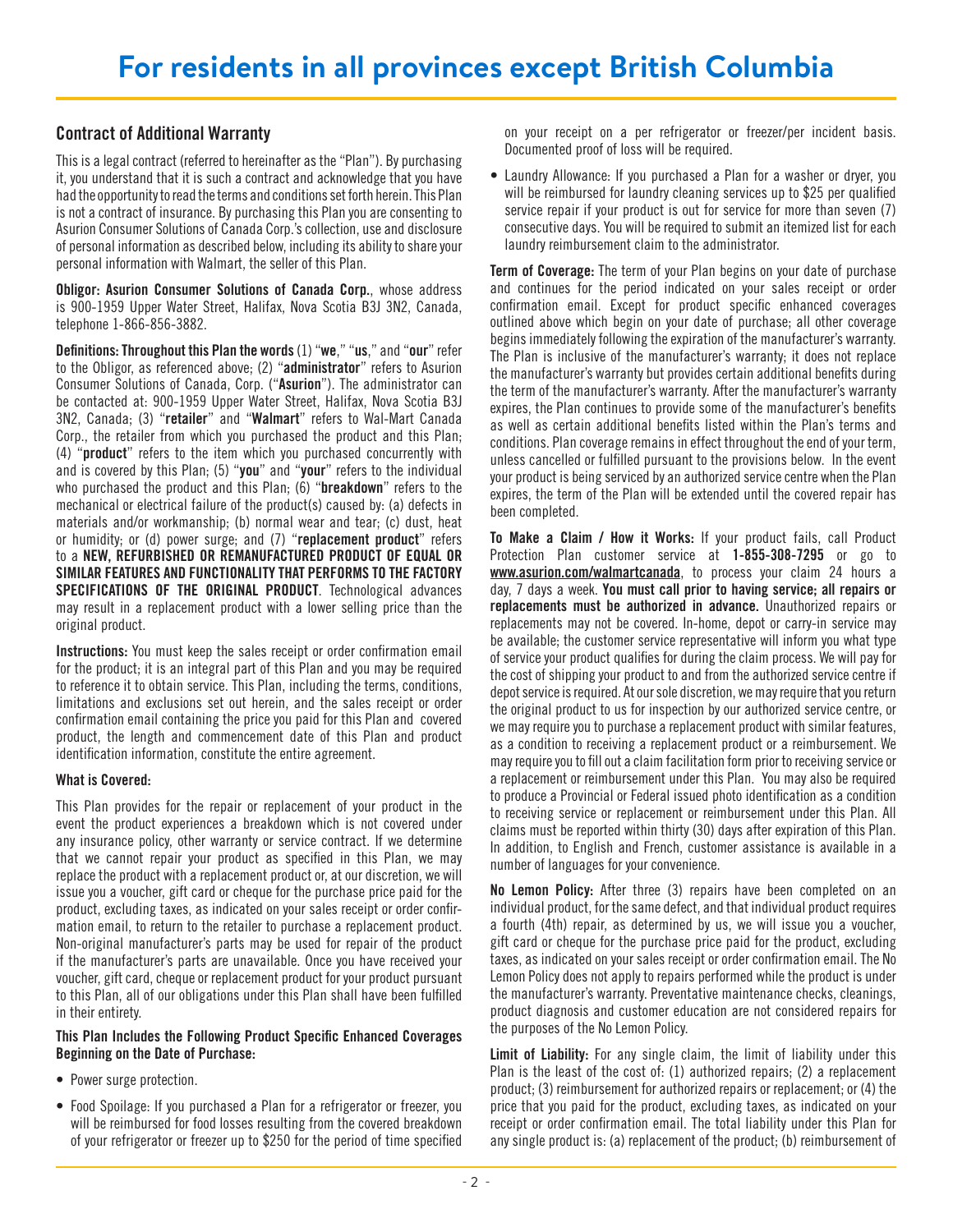the purchase price you paid for the product, excluding taxes as indicated on your receipt or order confirmation email; or (c) the total cost of all authorized repairs up to the purchase price you paid, excluding taxes, of the product. In the event that we have met any of the above conditions (a), (b) or (c) of the total liability we shall have fulfilled our obligations owed under this Plan and this Plan shall terminate.

Free transferability: The Plan may be transferred to a subsequent owner of the product at no additional charge. There are no restrictions provided your Plan is valid. To transfer, call 1-855-308-7295. Information provided by you must include the Plan number, date of transfer, new owner's name, complete address and telephone number.

Manufacturer's Responsibilities: Parts and services covered during the manufacturer's warranty period are the sole responsibility of the manufacturer.

#### WHAT IS NOT COVERED:

- (1) Loss and theft;
- (2) Breakdown caused by accidental damage, spilled liquids, insect infestation, misuse, abuse, or intentional physical damage;
- (3) Service performed by unauthorized repair personnel;
- (4) Parts intended for periodic replacement (for example: filters, plumbing, filters, knobs, batteries, bags, belts, bulbs and/or lamps);
- (5) Cosmetic damage, including scratches, peelings or dents that do not impede the mechanical functionality of the item and problems due to improper installation;
- (6) Damage resulting from Acts of God;
- (7) Products with altered or missing serial numbers;
- (8) Products that are not listed on this Plan or on the sales receipt;
- (9) Consequential or incidental damages, including but not limited to, loss of use, loss of business, loss of profits;;
- (10) "No Problem Found" diagnosis or failure to follow the manufacturer's instructions;
- (11) Any failures, parts and/or labor costs incurred that are associated with a manufacturer's recall, regardless of the manufacturer's ability to pay for such repairs;
- (12) Pre-existing conditions;
- (13) Service or replacement outside of Canada;
- (14) Products not originally covered by a store return policy or manufacturer's warranty, including, but not limited to, floor models;
- (15) Damages caused by third-party actions, fire, collision, or vandalism;
- (16) Liability or damage to property, or injury or death to any person or pet arising out of the operation, maintenance or use of the product;
- (17) Cost of preventative maintenance and damages caused by improper preventative maintenance;
- (18) Damaged parts resulting from failure to maintain proper levels of lubricants or coolants;
- (19) Products with safety feature(s) removed, bypassed disabled or altered;
- (20) Any damage or loss to any data or operating system, including damage or loss as a result of any repairs or replacement under this Plan;
- (21) Damage which is not reported within thirty (30) days after expiration of this Plan;
- (22) Damages resulting from war, invasion or act of foreign enemy, hostilities, civil war, rebellion, riot, strike, labor disturbance, lockout or civil commotion;
- (23) Products used for commercial purposes (multi-user organizations), public rental or communal use in multi-family housing;
- (24) Introduction of foreign objects; and
- (25) Inherent defects that are the responsibility of the manufacturer.

No Deductibles: No deductibles apply to this Plan.

No Renewal: This Plan is not renewable.

Cancellation: You may cancel this Plan during the first ninety (90) days by visiting your local Walmart location. You may also cancel this Plan at any time by providing written notice to Asurion at Protection Plan Attn: Correspondence Department, P.O. Box 1818, Sterling, VA 20167, USA. If the Plan is cancelled by either party: (a) within ninety (90) days of the receipt of this Plan, you shall receive a full refund of the price paid for the Plan, provided no service has been performed, or (b) after ninety (90) days of the receipt of this Plan, you will receive a pro rata refund, less the cost of any service received. This Plan may be cancelled by us or Asurion for fraud or material misrepresentation by you, including but not limited to commercial or rental use, or if required to do so by a regulatory authority. Unauthorized repair or replacement of covered equipment may result in the cancellation of this Plan by us (for a reason other than fraud or material misrepresentation). In the event of cancellation by us, written notice of cancellation shall be mailed to you not less than ninety (90) days before cancellation is effective.

Personal Information: Personal information, which includes factual or subjective information (recorded or not) about an identifiable individual collected in connection with the Plan (referred to hereinafter as "Personal Information"), will be collected, used and disclosed by Walmart and Asurion for the purposes of administering the Plan, including investigating, assessing and processing claims, creating and maintaining records, insurance or reinsurance of Plan liabilities and providing customer service. Walmart and for such other purposes as are described in the privacy policy of Asurion, Asurion may exchange Personal Information as necessary for the purposes described above. Unless you opt-out by calling 1-855-308-7295 or visiting www.asurion.com/walmartcanada Walmart may also use your Personal Information to provide you with information and special offers regarding its products and services. Personal Information may also be used and disclosed for other purposes with your consent or as permitted or required by law. For more information (including with respect to the use service providers located outside of Canada in connection with the Plan), or for personal information access request, correction, and to exercise your privacy rights, please submit your privacy inquiry to Asurion by visiting this site: https://privacyportal.onetrust.com/webform/c40dfca6- 525d-44cd-82a0-f892f87753af/5df8f2e9-a6bb-46f7-acfa-2ad74900e035 or at P.O. Box 1818, Sterling, VA 20167, USA. Requests for access must be in writing. You may also obtain a copy of Asurion's privacy policy by visiting [https://www.asurion.com/privacy-policy-ca-en/](https://www.asurion.com/privacy-policy-ca-en).

Data Residency: Your information may be processed and stored in the United States and may be subject to access by U.S. authorities under applicable laws.

To obtain a large-type copy of the terms and conditions of this Plan, please call 1-855-308-7295.

Administered by:

Asurion Consumer Solutions of Canada, Corp. 900-1959 Upper Water Street, Halifax, Nova Scotia B3J 3N2, Canada • 1-855-308-7295 ©2021 Asurion, LLC. All rights reserved. 585 (11/21) WMCA-816454-21\_Non BC\_EN MKT68973 A [BACK TO TOP](#page-0-0)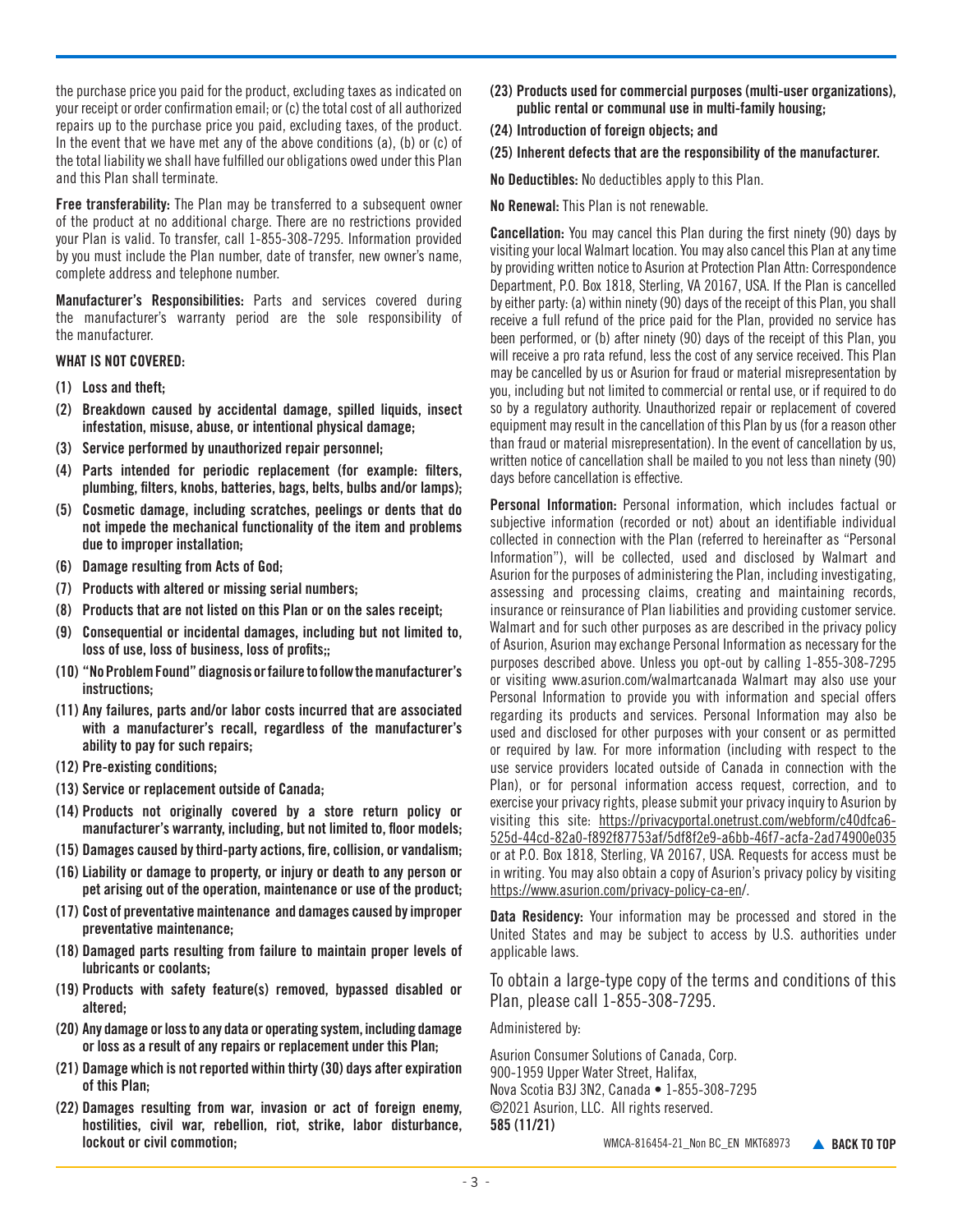# <span id="page-3-0"></span>Contrat de garantie supplémentaire

Ce document constitue un contrat légal (ci-après, le « Plan »). En effectuant un achat, vous comprenez qu'il s'agit en tant que tel d'un contrat et vous reconnaissez que vous avez eu l'occasion de lire les modalités énoncées dans les présentes. Ce Plan n'est pas un contrat d'assurance. En souscrivant ce Plan, vous consentez à la collecte, à l'utilisation et à la divulgation, par Asurion Consumer Solutions of Canada Corp., de renseignements personnels tels que décrits ci-dessous. De plus, vous acceptez que ces entités puissent communiquer vos renseignements personnels à Walmart, le vendeur de ce Plan.

Partie obligée : Asurion Consumer Solutions of Canada Corp., dont l'adresse est sise au 900-1959 Upper Water Street, Halifax (Nouvelle-Écosse) B3J 3N2, Canada, et le numéro de téléphone est le +1 866 856-3882:

Définitions : Dans le présent Plan, les termes 1) « nous », « notre » et « nos » renvoient à la Partie obligée, comme indiqué ci-dessus; 2) l'« administrateur » renvoie à Asurion Consumer Solutions of Canada, Corp. (« Asurion »). L'administrateur peut être joint à : 900-1959 Upper Water Street, Halifax (Nouvelle-Écosse) B3J 3N2 (Canada); 3) les termes « revendeur » et « Walmart » renvoient à Wal-Mart Canada Corp. qui est le revendeur auprès duquel vous avez acheté le produit et souscrit ce Plan; 4) « produit » renvoie à l'article que vous avez acheté en même temps que ce Plan garantissant le produit; 5) « vous », « votre » et « vos » renvoient à la personne qui a acheté le produit et souscrit ce Plan; 6) « défaillance » renvoie aux pannes mécaniques ou électriques affectant le ou les produits et causées par : (a) les défauts de matériau et de fabrication; (b) l'usure normale; (c) la poussière, la chaleur ou l'humidité, ou (d) une surtension; et 7) « produit de remplacement » renvoie à un PRODUIT NEUF, REMIS À NEUF OU RÉUSINÉ AYANT DES CARACTÉRISTIQUES ET FONCTIONS ÉQUIVALENTES OU SIMILAIRES AU PRODUIT ORIGINAL ET FONCTIONNANT SELON LES MÊMES SPÉCIFICATIONS DE FABRICATION. Les progrès technologiques peuvent faire en sorte que le prix de vente d'un produit de remplacement est inférieur à celui du produit d'origine.

Instructions : Vous devez conserver le reçu de vente ou le courriel de confirmation de commande du produit; il fait partie intégrante de ce Plan, et vous pouvez être amené à y faire référence pour obtenir le service. Ce Plan, y compris les termes, conditions, limitations et exclusions énoncés dans les présentes, et le reçu de vente ou le courriel de confirmation de commande contenant le prix que vous avez payé pour bénéficier de ce Plan et du produit couvert, la durée et la date de début de ce Plan et les renseignements d'identification du produit, constituent l'intégralité de l'entente.

## Ce qui est couvert :

Ce Plan couvre les frais de réparation ou de remplacement de votre produit au cas où celui-ci aurait une défaillance non couverte par une police d'assurance, une autre garantie ou un contrat de service. Si nous estimons que nous ne pouvons pas réparer votre produit comme spécifié dans ce Plan, nous pourrons le remplacer par un produit de rechange ou, à notre discrétion, vous remettre un bon d'achat, une carte-cadeau ou un chèque à hauteur du prix d'achat que vous aurez réglé pour le produit, taxes non comprises, comme indiqué sur votre reçu d'achat ou dans le courriel de confirmation de votre commande, que vous pourrez remettre au revendeur en échange d'un produit de rechange. Le produit peut être réparé avec des pièces qui ne proviennent pas du fabricant d'origine si les pièces du fabricant ne sont pas disponibles. Une fois que vous aurez reçu le bon d'achat, la carte-cadeau, le chèque ou le produit de remplacement au titre de votre produit en vertu du Plan, nous serons réputés avoir rempli l'intégralité des obligations qui nous incombent en vertu du Plan.

## Ce Plan comprend les couvertures améliorées spécifiques aux produits suivants, lesquelles entrent en vigueur à compter de la date d'achat :

- Protection contre les surtensions.
- Pertes de nourriture : Si vous avez souscrit un Plan pour un réfrigérateur ou un congélateur, vous serez remboursé pour les pertes de nourriture résultant d'une panne couverte de votre réfrigérateur ou congélateur jusqu'à 250 \$ pour la période de temps indiquée sur votre reçu, par réfrigérateur ou congélateur et par incident. Les pertes devront être étayées par des documents.
- Allocation pour les appareils de lavage: Si vous avez acheté un Plan pour une laveuse ou une sécheuse, vous serez remboursé pour les services de nettoyage du linge jusqu'à 25 \$ par réparation admissible si votre produit est hors service pendant plus de sept (7) jours consécutifs. Vous devrez soumettre à l'administrateur la liste détaillée de chaque service de blanchisserie dont vous demandez le remboursement.

Durée de la couverture : Le Plan entre en vigueur à la date de votre achat et couvre la période indiquée sur votre reçu de vente ou votre courriel de confirmation de commande. Sauf s'agissant des couvertures améliorées spécifiques aux produits, stipulées ci-dessus et prenant effet à la date de l'achat; les autres couvertures prenant effet immédiatement après l'expiration de la garantie du fabricant. Le Plan inclut la garantie du fabricant; il ne remplace pas la garantie, mais il offre certains avantages complémentaires pendant la durée de validité de la garantie du fabricant. À l'expiration de la garantie du fabricant, le Plan continue d'offrir certains avantages précédemment offerts par le fabricant, ainsi que les avantages complémentaires énoncés dans les conditions du Plan. La couverture du Plan demeurera en vigueur pendant toute la durée précisée, à moins qu'elle ne soit annulée ou utilisée conformément aux dispositions énoncées ci-dessous. Si votre produit est en cours de réparation dans un centre de service agréé à l'expiration de ce Plan, la durée du Plan sera prolongée jusqu'à ce que la réparation couverte ait été effectuée.

Concernant les plans relatifs à tous les autres produits : Le Plan prend effet immédiatement après l'expiration de la garantie du fabricant et reste valable pendant la période indiquée sur votre reçu d'achat ou dans le courriel de confirmation de votre commande à moins qu'il ne soit annulé ou mis en œuvre en vertu des dispositions mentionnées dans les présentes. Si votre produit est en cours de réparation dans un centre de service agréé à l'expiration de ce Plan, la durée du Plan sera prolongée jusqu'à ce que la réparation couverte ait été effectuée.

Pour formuler une réclamation/Démarches : Si votre produit tombe en panne, appelez le service à la clientèle du Plan de protection des produits au 1 855 308-7295 ou rendez-vous sur [www.asurion.com/walmartcanada](http://www.asurion.com/walmartcanada) afin de formuler votre réclamation, le service étant ouvert 24 heures sur 24, 7 jours sur 7. Vous devez appeler avant de faire procéder à une réparation; toutes les réparations et tous les remplacements doivent être autorisés à l'avance. Les réparations et remplacements non autorisés peuvent ne pas être couverts. Un service à domicile, de dépôt ou de retour peut être mis à disposition; le représentant du Service à la clientèle vous informera du type de service dont votre produit peut bénéficier au moment du processus de la réclamation. Nous prendrons en charge les frais d'expédition de votre produit à destination et en provenance du centre de service agréé si un service de dépôt est nécessaire. À notre entière discrétion, nous pourrons vous demander de nous retourner le produit original afin qu'il soit inspecté par notre centre de service agréé ou nous pouvons vous demander d'acheter un produit de remplacement ayant des caractéristiques semblables comme condition pour recevoir un produit de remplacement ou un remboursement. Nous pouvons vous demander de remplir un formulaire de facilitation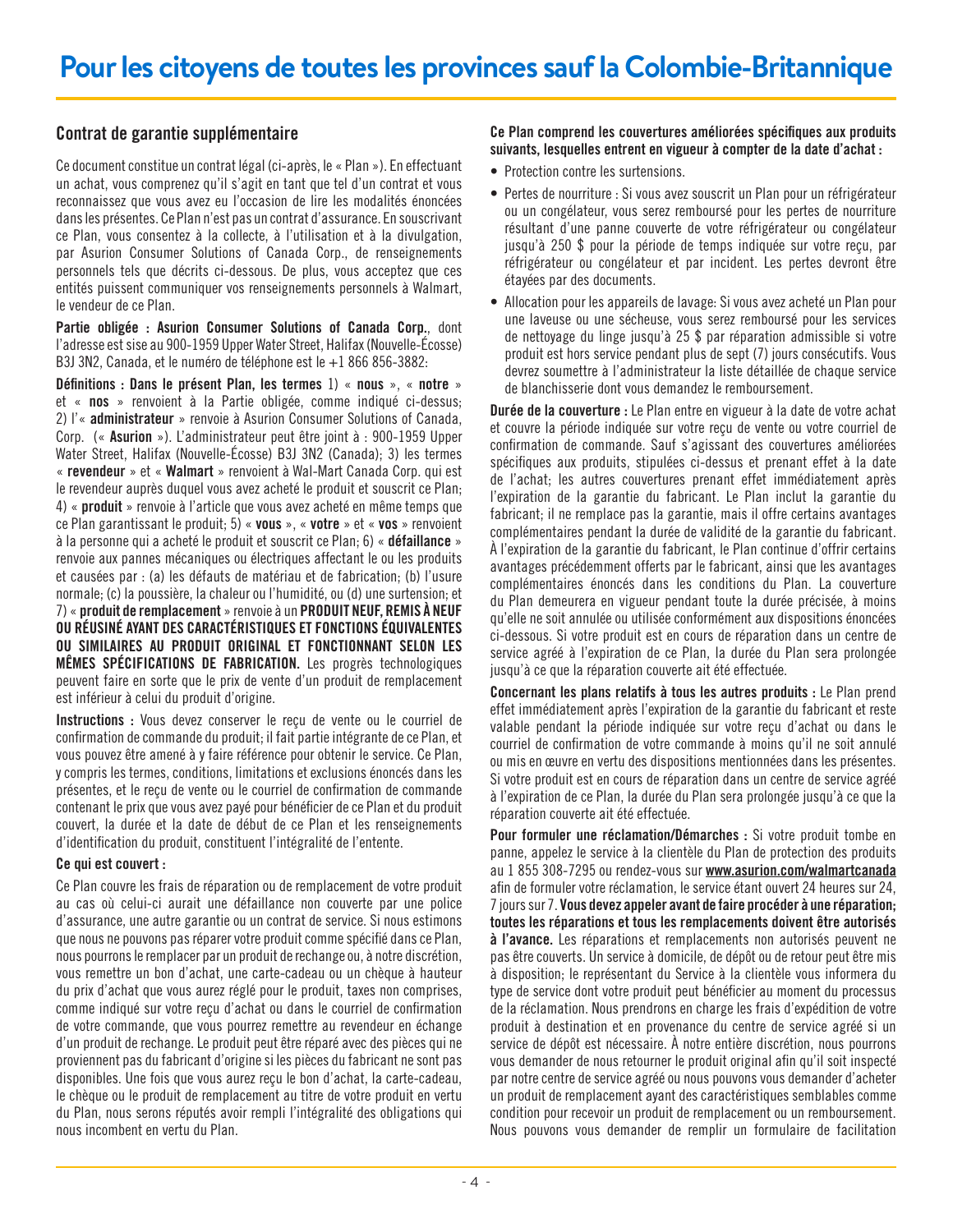pour la réclamation d'un remboursement avant de recevoir un service, un remplacement ou un remboursement au titre de ce Plan. Vous pouvez également être tenu de présenter une pièce d'identité avec photo émise par votre province de résidence ou le gouvernement fédéral comme condition de recevoir un service de réparation, un produit de remplacement ou un remboursement au titre de ce Plan. Toutes les réclamations doivent être déclarées dans les trente (30) jours suivant l'expiration du présent Plan. En plus de l'anglais et du français, l'assistance à la clientèle est disponible dans plusieurs langues pour votre commodité.

Politique anti-citron : Après trois (3) réparations effectuées sur un même produit pour le même défaut, si nous estimons que ledit produit nécessite une quatrième (4e) réparation, nous vous remettrons un bon d'achat, une carte-cadeau ou un chèque à hauteur du prix que vous avez acquitté pour le produit, taxes exclues, comme indiqué sur votre reçu d'achat ou dans le courriel de confirmation de votre commande. La politique anti-citron ne s'applique pas aux réparations effectuées pendant que le produit est sous la garantie du fabricant. Les contrôles d'entretien préventif, les nettoyages, le diagnostic des produits et l'éducation des clients ne sont pas considérés comme des réparations aux fins de la politique anti-citron.

Limite de responsabilité : En ce qui concerne chaque réclamation individuelle, la limite de responsabilité au titre de ce Plan correspond aux frais les moins élevés entre 1) le coût des réparations autorisées, 2) le coût d'un produit de remplacement, 3) le remboursement des réparations autorisées ou du produit de remplacement, ou 4) le prix acquitté au titre du produit, taxes non comprises, comme indiqué sur votre reçu de vente ou dans votre courriel de confirmation de commande. La responsabilité totale au titre de ce Plan pour un même produit correspond : a) au remplacement du produit par un produit de rechange; b) au remboursement du prix d'achat que vous aurez réglé pour le produit, taxes non comprises, indiqué sur votre reçu de vente ou dans votre courriel de confirmation de commande, ou c) au coût total de toutes les réparations autorisées jusqu'à concurrence du prix d'achat du produit, taxes non comprises. Si nous satisfaisons à l'une des conditions a), b) ou c) ci-dessus relativement à la responsabilité totale, nous aurons rempli toutes les obligations qui nous incombent au titre du présent Plan, et celui-ci prendra fin.

Cession gratuite : Ce Plan peut être cédé à un propriétaire subséquent du produit sans frais additionnels. Aucune restriction ne s'applique tant que le Plan est en vigueur. Pour effectuer une cession, appelez au 1 855 308-7295. Vous devrez indiquer le numéro du Plan, la date de la cession, le nom du nouveau propriétaire, son adresse complète et son numéro de téléphone.

Responsabilités du fabricant : Les pièces et les services couverts pendant la période de garantie du fabricant relèvent de la seule responsabilité du fabricant.

## CE QUI N'EST PAS COUVERT :

- 1) La perte et le vol;
- 2) Les défaillances occasionnées par un dommage accidentel, un déversement de liquide, une infestation d'insectes, une mauvaise utilisation, un abus ou un dommage physique intentionnel;
- 3) les services de réparation effectués par un personnel de réparation non autorisé;
- 4) les pièces destinées à être remplacées périodiquement (par exemple : filtres, plomberie, filtres, boutons, batteries, sacs, courroies, ampoules et/ou lampes);
- 5) les dommages esthétiques, y compris les éraflures, l'écaillement ou les bosses qui n'entravent pas le fonctionnement mécanique de l'article et les problèmes dus à une mauvaise installation;
- 6) les dommages causés par une catastrophe naturelle;
- 7 les produits dont le numéro de série a été modifié ou effacé;
- 8) les produits qui ne figurent pas dans ce Plan ou sur le reçu de vente;
- 9) les dommages indirects ou accessoires, y compris, mais sans s'y limiter, la perte d'utilisation, la perte d'activité, la perte de bénéfices;
- 10) le diagnostic « aucun problème détecté » ou le fait de ne pas suivre les instructions du fabricant;
- 11) les frais liés à une défaillance, et les frais de pièces et/ou de maind'œuvre engagés en raison d'un rappel émis par un fabricant, indépendamment de la capacité du fabricant à régler lesdites réparations;
- 12) les problèmes préexistants;
- 13) les réparations ou les remplacements effectués à l'extérieur du Canada;
- 14) les produits non couverts à l'origine par une politique de retour en magasin ou par la garantie du fabricant, y compris, mais sans s'y limiter, les modèles de plancher;
- 15) les dommages causés par les actes d'un tiers, un incendie, une collision, du vandalisme ou un vol;
- 16) la responsabilité ou les dommages matériels, ou encore les blessures ou le décès d'une personne ou d'un animal domestique découlant du fonctionnement, de l'entretien ou de l'utilisation du produit;
- 17) le coût de l'entretien préventif et des dommages causés par un entretien préventif inadéquat;
- 18) les pièces endommagées résultant d'un manque de maintien de niveaux appropriés de lubrifiants ou de liquides de refroidissement;
- 19) les produits dont les dispositifs de sécurité ont été retirés, contournés, désactivés ou altérés;
- 20) tout dommage ou toute perte de données ou du système d'exploitation, y compris les dommages ou les pertes à la suite de réparations ou de remplacements en vertu du présent Plan;
- 21) les dommages qui ne sont pas signalés dans les trente (30) jours suivant l'expiration du Plan;
- 22) les dommages découlant d'une guerre, d'une invasion ou d'un acte de la part d'ennemis étrangers, d'hostilités, d'une guerre civile, d'une rébellion, d'une émeute, d'une grève, d'un conflit de travail, d'une contre-grève ou de mouvements populaires;
- 23) les produits utilisés à des fins commerciales (organisations avec plusieurs usagers), à des fins de location publique ou à des fins d'utilisation dans des logements collectifs;
- 24) l'introduction d'objets étrangers, et
- 25) les défauts inhérents qui relèvent du fabricant.

Absence de franchise : Ce Plan ne comporte aucune franchise.

Absence de renouvellement : Ce Plan ne peut être renouvelé.

Annulation : Vous pouvez annuler ce Plan au cours des quatre-vingtdix (90) premiers jours en vous rendant dans un magasin Walmart de votre localité. Vous pouvez également annuler ce Plan à tout moment en adressant un avis écrit à Asurion - Protection Plan Attn : Correspondence Department, P.O. Box 1818, Sterling, VA 20167, USA. Si le Plan est annulé par l'une ou l'autre partie : a) dans les quatre-vingt-dix (90) jours suivant la réception du Plan, vous recevrez un remboursement complet du prix acquitté au titre du Plan, à condition qu'aucun service n'ait été effectué, ou b) au-delà de quatre-vingt-dix (90) jours après la réception du Plan, vous recevrez un remboursement au prorata, déduction faite de tout service reçu. Le présent Plan peut annulé par nous ou par Asurion en cas de fraude ou de fausse déclaration substantielle de votre part, notamment s'il est utilisé à des fins commerciales, dans le cadre d'une location ou si un organisme de réglementation l'exige. La réparation ou le remplacement non autorisé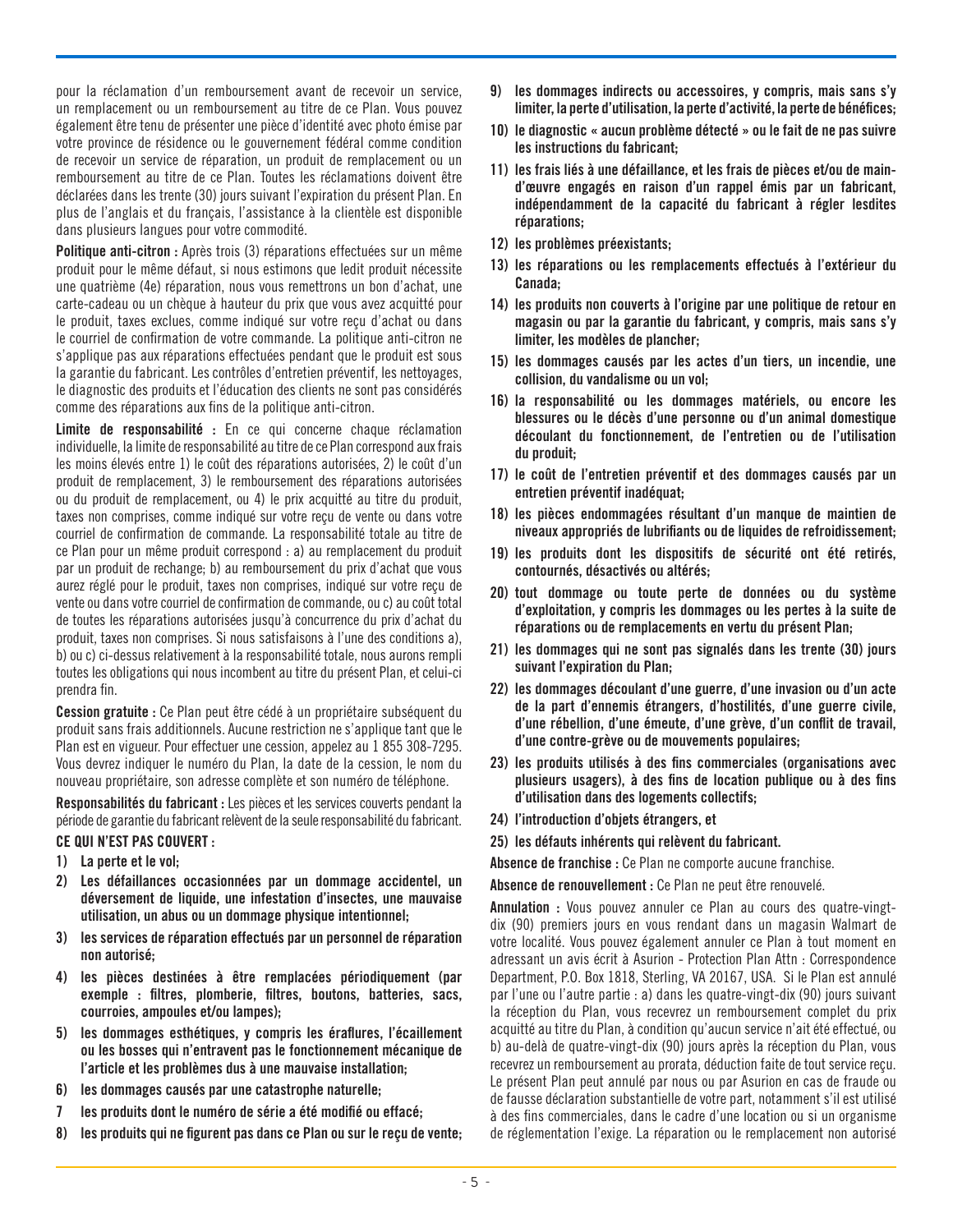de l'équipement couvert peut entraîner l'annulation de ce Plan par nous (pour une raison autre que la fraude ou la fausse déclaration matérielle). Si l'annulation émane de nous, un avis écrit d'annulation vous sera envoyé par la poste au moins quatre-vingt-dix (90) jours avant l'entrée en vigueur de l'annulation.

Renseignements personnels : Les renseignements personnels, qui comprennent les renseignements factuels ou subjectifs (enregistrés ou non) sur une personne identifiable recueillis dans le cadre du Plan (ci-après, les « Renseignements personnels »), seront recueillis, utilisés et divulgués par Walmart et Asurion afin d'administrer le Plan, notamment pour étudier, évaluer et traiter les réclamations, créer et gérer les dossiers, l'assurance ou la réassurance des obligations dans le cadre du Plan, ainsi que pour fournir du service à la clientèle. Walmart et, à d'autres fins décrites dans la politique de confidentialité d'Asurion, Asurion peut échanger des renseignements personnels si nécessaire aux fins décrites ci-dessus. À moins que vous ne vous y opposiez en appelant au 1 855 308-7295 ou en vous rendant sur www.asurion.com/walmartcanada, Walmart pourra également utiliser vos renseignements personnels pour vous fournir des informations et des offres spéciales concernant ses produits et services. Les renseignements personnels peuvent également être utilisés et divulgués à d'autres fins avec votre consentement ou selon ce qui est permis ou exigé par la loi. Pour de plus amples renseignements (y compris en ce qui concerne l'utilisation de fournisseurs de services situés à l'extérieur du Canada dans le cadre du Plan), ou pour une demande d'accès aux renseignements personnels, une correction, et pour exercer vos droits en matière de confidentialité, veuillez soumettre votre demande de renseignements personnels à Asurion en visitant ce site : https://privacyportal.onetrust.com/webform/c40dfca6- 525d-44cd-82a0-f892f87753af/5df8f2e9-a6bb-46f7-acfa-2ad74900e035 ou à P.O. Box 1818, Sterling, VA 20167, États-Unis. Les demandes d'accès doivent être faites par écrit. Vous pouvez également obtenir une copie de la Politique de confidentialité d'Asurion en visitant <https://www.asurion.com/privacy-policy-ca-fr/>.

Lieu de stockage des données : Vos renseignements peuvent être traités et stockés aux États-Unis et peuvent être assujettis à l'accès par les autorités américaines en vertu des lois applicables.

Pour obtenir une copie en gros caractères des conditions générales du présent Plan, veuillez composer le 1 855 308-7295.

Plan administré par :

Asurion Consumer Solutions of Canada Corp. 900-1959 Upper Water Street, Halifax (Nouvelle-Écosse) B3J 3N2, Canada • 1 855 308-7295 ©2021 Asurion, LLC Tous droits réservés. 585 (11/21)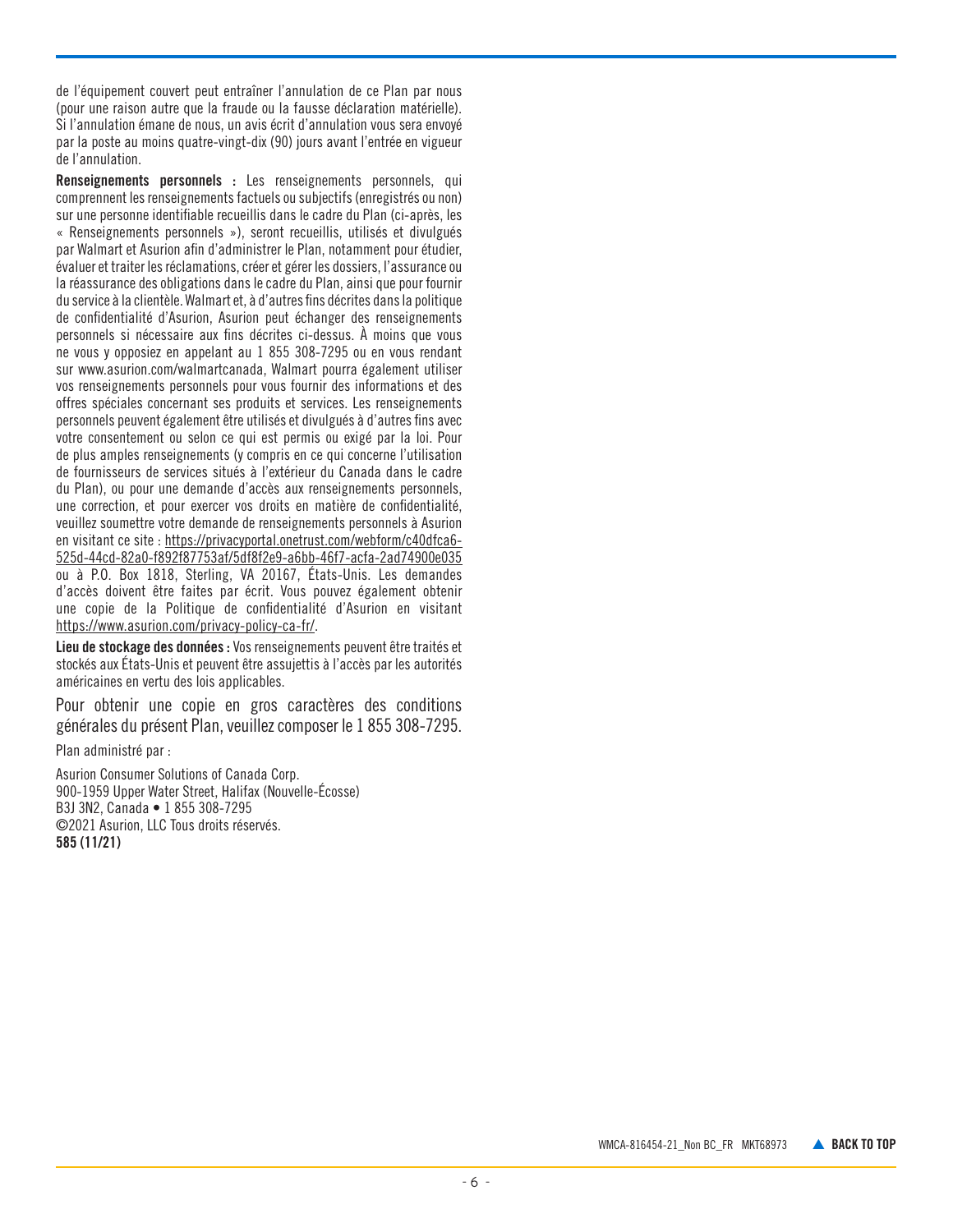# <span id="page-6-0"></span>Contract of Additional Warranty

This is a legal contract (referred to hereinafter as the "Plan"). By purchasing it, you understand that it is such a contract and acknowledge that you have had the opportunity to read the terms and conditions set forth herein. Except in British Columbia, this Plan is not a contract of insurance. By purchasing this Plan you are consenting to Asurion Consumer Solutions of Canada Corp. and Continental Casualty Company, Canadian Branch's collection, use and disclosure of personal information as described below, including its ability to share your personal information with Walmart, the seller of this Plan.

Obligor: Continental Casualty Company, Canadian Branch ("CNA Canada"), whose address is 66 Wellington Street West, Suite 3700, Toronto, Ontario M5K 1J5, Canada, telephone 1-800-831-4262.

For the purposes of the Insurance Companies Act (Canada) this policy was issued in the course of the insurer's insurance business in Canada.

Sherma

Authorized Representative

This policy contains a clause which may limit the amount payable.

Please register your product by logging on to www.asurion.com/ walmartcanada or calling toll-free 1-855-308-7295.

Definitions: Throughout this Plan the words (1) "we," "us," and "our" refer to the Obligor, as referenced above; (2) "administrator" refers to Asurion Consumer Solutions of Canada, Corp. ("Asurion"). The administrator can be contacted at: 900-1959 Upper Water Street, Halifax, Nova Scotia B3J 3N2, Canada; (3) "retailer" and "Walmart" refers to Wal-Mart Canada Corp., the retailer from which you purchased the product and this Plan: (4) "**product**" refers to the item which you purchased concurrently with and is covered by this Plan; (5) "you" and "your" refers to the individual who purchased the product and this Plan; (6) "breakdown" refers to the mechanical or electrical failure of the product(s) caused by: (a) defects in materials and/ or workmanship; (b) normal wear and tear; (c) dust, heat or humidity; or (d) power surge; and (7) "replacement product" refers to a NEW, REFURBISHED OR REMANUFACTURED PRODUCT OF EQUAL OR SIMILAR FEATURES AND FUNCTIONALITY THAT PERFORMS TO THE FACTORY SPECIFICATIONS OF THE ORIGINAL PRODUCT. Technological advances may result in a replacement product with a lower selling price than the original product.

Instructions: You must keep the sales receipt or order confirmation email for the product; it is an integral part of this Plan and you may be required to reference it to obtain service. This Plan, including the terms, conditions, limitations and exclusions set out herein, and the sales receipt or order confirmation email containing the price you paid for this Plan and covered product, the length and commencement date of this Plan and product identification information, constitute the entire agreement.

## What is Covered:

This Plan provides for the repair or replacement of your product in the event the product experiences a breakdown which is not covered under any insurance policy, other warranty or service contract. If we determine that we cannot repair your product as specified in this Plan, we may replace the product with a replacement product or, at our discretion, we will issue you a voucher, gift card or cheque for the purchase price paid for

the product, excluding taxes, as indicated on your sales receipt or order confirmation email, to return to the retailer to purchase a replacement product. Non-original manufacturer's parts may be used for repair of the product if the manufacturer's parts are unavailable. Once you have received your voucher, gift card, cheque or replacement product for your product pursuant to this Plan, all of our obligations under this Plan shall have been fulfilled in their entirety.

## This Plan Includes the Following Product Specific Enhanced Coverages Beginning on the Date of Purchase:

- Power surge protection.
- Food Spoilage: If you purchased a Plan for a refrigerator or freezer, you will be reimbursed for food losses resulting from the covered breakdown of your refrigerator or freezer up to \$250 for the period of time specified on your receipt on a per refrigerator or freezer/per incident basis. Documented proof of loss will be required.
- Laundry Allowance: If you purchased a Plan for a washer or dryer, you will be reimbursed for laundry cleaning services up to \$25 per qualified service repair if your product is out for service for more than seven (7) consecutive days. You will be required to submit an itemized list for each laundry reimbursement claim to the administrator.

Term of Coverage: The term of your Plan begins on your date of purchase and continues for the period indicated on your sales receipt or order confirmation email. Except for product specific enhanced coverages outlined above which begin on your date of purchase; all other coverage begins immediately following the expiration of the manufacturer's warranty. The Plan is inclusive of the manufacturer's warranty; it does not replace the manufacturer's warranty but provides certain additional benefits during the term of the manufacturer's warranty. After the manufacturer's warranty expires, the Plan continues to provide some of the manufacturer's benefits as well as certain additional benefits listed within the Plan's terms and conditions. Plan coverage remains in effect throughout the end of your term, unless cancelled or fulfilled pursuant to the provisions below. In the event your product is being serviced by an authorized service centre when the Plan expires, the term of the Plan will be extended until the covered repair has been completed.

To Make a Claim / How it Works: If your product fails, call Product Protection Plan customer service at 1-855-308-7295 or go to [www.asurion.com/walmartcanada](http://www.asurion.com/walmartcanada), to process your claim 24 hours a day, 7 days a week. You must call prior to having service; all repairs or replacements must be authorized in advance. Unauthorized repairs or replacements may not be covered. In-home, depot or carry-in service may be available; the customer service representative will inform you what type of service your product qualifies for during the claim process. We will pay for the cost of shipping your product to and from the authorized service centre if depot service is required. At our sole discretion, we may require that you return the original product to us for inspection by our authorized service centre, or we may require you to purchase a replacement product with similar features, as a condition to receiving a replacement product or a reimbursement. We may require you to fill out a claim facilitation form prior to receiving service or a replacement or reimbursement under this Plan. You may also be required to produce a Provincial or Federal issued photo identification as a condition to receiving service or replacement or reimbursement under this Plan. All claims must be reported within thirty (30) days after expiration of this Plan. In addition, to English and French, customer assistance is available in a number of languages for your convenience.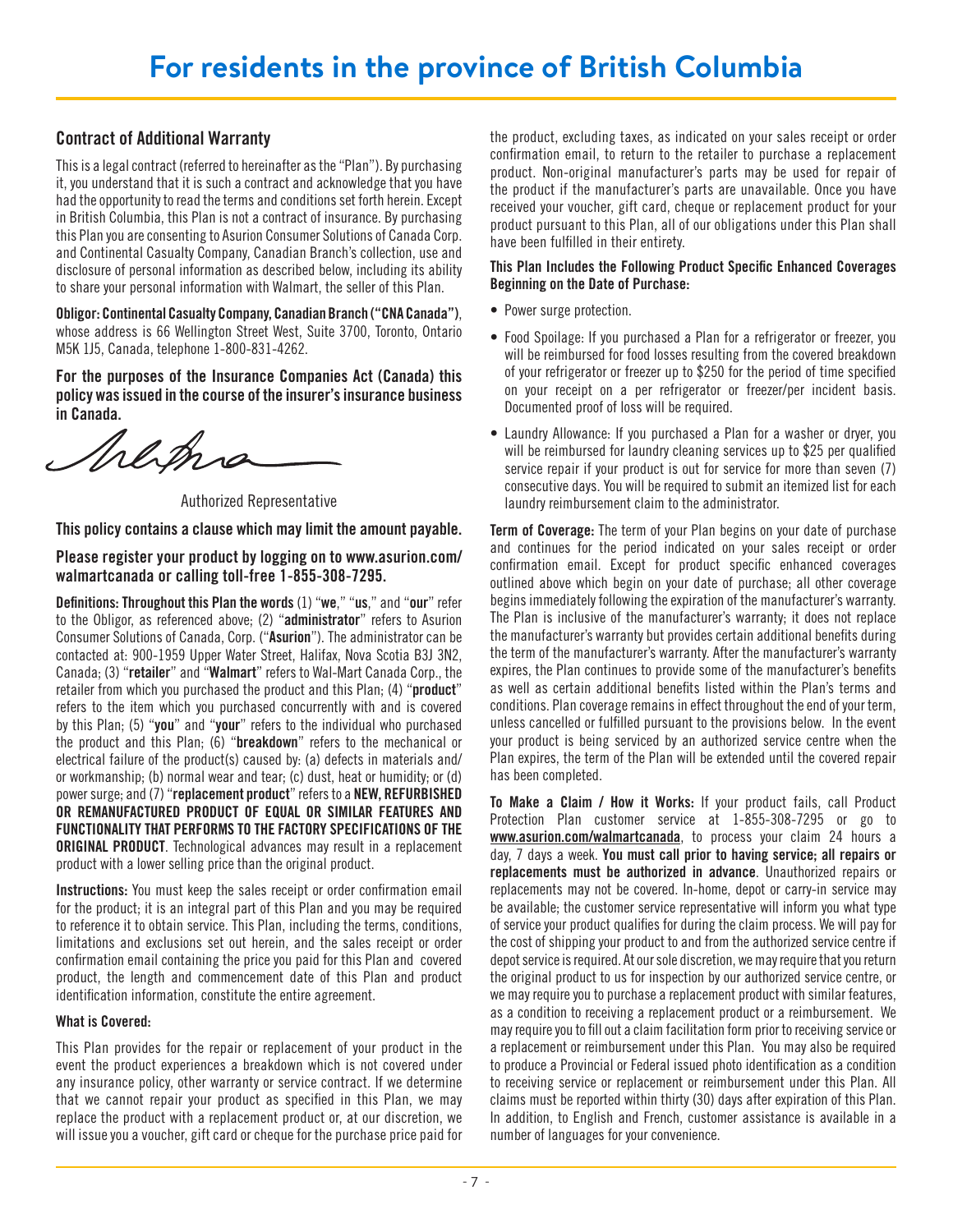No Lemon Policy: After three (3) repairs have been completed on an individual product, for the same defect, and that individual product requires a fourth (4th) repair, as determined by us, we will issue you a voucher, gift card or cheque for the purchase price paid for the product, excluding taxes, as indicated on your sales receipt or order confirmation email. The No Lemon Policy does not apply to repairs performed while the product is under the manufacturer's warranty. Preventative maintenance checks, cleanings, product diagnosis and customer education are not considered repairs for the purposes of the No Lemon Policy.

Limit of Liability: For any single claim, the limit of liability under this Plan is the least of the cost of: (1) authorized repairs; (2) a replacement product; (3) reimbursement for authorized repairs or replacement; or (4) the price that you paid for the product, excluding taxes, as indicated on your receipt or order confirmation email. The total liability under this Plan for any single product is: (a) replacement of the product; (b) reimbursement of the purchase price you paid for the product, excluding taxes as indicated on your receipt or order confirmation email; or (c) the total cost of all authorized repairs up to the purchase price you paid, excluding taxes, of the product. In the event that we have met any of the above conditions (a), (b) or (c) of the total liability we shall have fulfilled our obligations owed under this Plan and this Plan shall terminate.

Free transferability: The Plan may be transferred to a subsequent owner of the product at no additional charge. There are no restrictions provided your Plan is valid. To transfer, call 1-855-308-7295. Information provided by you must include the Plan number, date of transfer, new owner's name, complete address and telephone number.

Manufacturer's Responsibilities: Parts and services covered during the manufacturer's warranty period are the sole responsibility of the manufacturer.

#### WHAT IS NOT COVERED:

- (1) Loss and theft;
- (2) Breakdown caused by accidental damage, spilled liquids, insect infestation, misuse, abuse, or intentional physical damage;
- (3) Service performed by unauthorized repair personnel;
- (4) Parts intended for periodic replacement (for example: filters, plumbing, filters, knobs, batteries, bags, belts, bulbs and/or lamps);
- (5) Cosmetic damage, including scratches, peelings or dents that do not impede the mechanical functionality of the item and problems due to improper installation;
- (6) Damage resulting from Acts of God;
- (7) Products with altered or missing serial numbers;
- (8) Products that are not listed on this Plan or on the sales receipt;
- (9) Consequential or incidental damages, including but not limited to, loss of use, loss of business, loss of profits::
- (10) "No Problem Found" diagnosis or failure to follow the manufacturer's instructions;
- (11) Any failures, parts and/or labor costs incurred that are associated with a manufacturer's recall, regardless of the manufacturer's ability to pay for such repairs;
- (12) Pre-existing conditions;
- (13) Service or replacement outside of Canada;
- (14) Products not originally covered by a store return policy or manufacturer's warranty, including, but not limited to, floor models;
- (15) Damages caused by third-party actions, fire, collision, or vandalism;
- (16) Liability or damage to property, or injury or death to any person or

pet arising out of the operation, maintenance or use of the product;

- (17) Cost of preventative maintenance and damages caused by improper preventative maintenance;
- (18) Damaged parts resulting from failure to maintain proper levels of lubricants or coolants;
- (19) Products with safety feature(s) removed, bypassed disabled or altered;
- (20) Any damage or loss to any data or operating system, including damage or loss as a result of any repairs or replacement under this Plan;
- (21) Damage which is not reported within thirty (30) days after expiration of this Plan;
- (22) Damages resulting from war, invasion or act of foreign enemy, hostilities, civil war, rebellion, riot, strike, labor disturbance, lockout or civil commotion;
- (23) Products used for commercial purposes (multi-user organizations), public rental or communal use in multi-family housing;
- (24) Introduction of foreign objects; and
- (25) Inherent defects that are the responsibility of the manufacturer.

No Deductibles: No deductibles apply to this Plan.

No Renewal: This Plan is not renewable.

Cancellation: You may cancel this Plan during the first ninety (90) days by visiting your local Walmart location. You may also cancel this Plan at any time by providing written notice to Asurion at Protection Plan Attn: Correspondence Department, P.O. Box 1818, Sterling, VA 20167, USA. If the Plan is cancelled by either party: (a) within ninety (90) days of the receipt of this Plan, you shall receive a full refund of the price paid for the Plan, provided no service has been performed, or (b) after ninety (90) days of the receipt of this Plan, you will receive a pro rata refund, less the cost of any service received. This Plan may be cancelled by us or Asurion for fraud or material misrepresentation by you, including but not limited to commercial or rental use, or if required to do so by a regulatory authority. Unauthorized repair or replacement of covered equipment may result in the cancellation of this Plan by us (for a reason other than fraud or material misrepresentation). In the event of cancellation by us, written notice of cancellation shall be mailed to you not less than ninety (90) days before cancellation is effective.

Personal Information: Personal information, which includes factual or subjective information (recorded or not) about an identifiable individual collected in connection with the Plan (referred to hereinafter as "Personal Information"), will be collected, used and disclosed by Walmart and Asurion and CNA Canada for the purposes of administering the Plan, including investigating, assessing and processing claims, creating and maintaining records, insurance or reinsurance of Plan liabilities and providing customer service. Walmart, and for such other purposes as are described in the privacy policies of Asurion, and CNA Canada, may exchange Personal Information as necessary for the purposes described above. Unless you opt-out by calling 1-855-308-7295 or visiting www.asurion.com/walmartcanada, Walmart may also use your Personal Information to provide you with information and special offers regarding its products and services. Personal Information may also be used and disclosed for other purposes with your consent or as permitted or required by law. For more information (including with respect to the use service providers located outside of Canada in connection with the Plan), or for personal information access request, correction, and to exercise your privacy rights, please submit your privacy inquiry to Asurion by visiting this site: https://privacyportal.onetrust.com/webform/c40dfca6- 525d-44cd-82a0-f892f87753af/5df8f2e9-a6bb-46f7-acfa-2ad74900e035 or at P.O. Box 1818, Sterling, VA 20167, USA. Requests for access must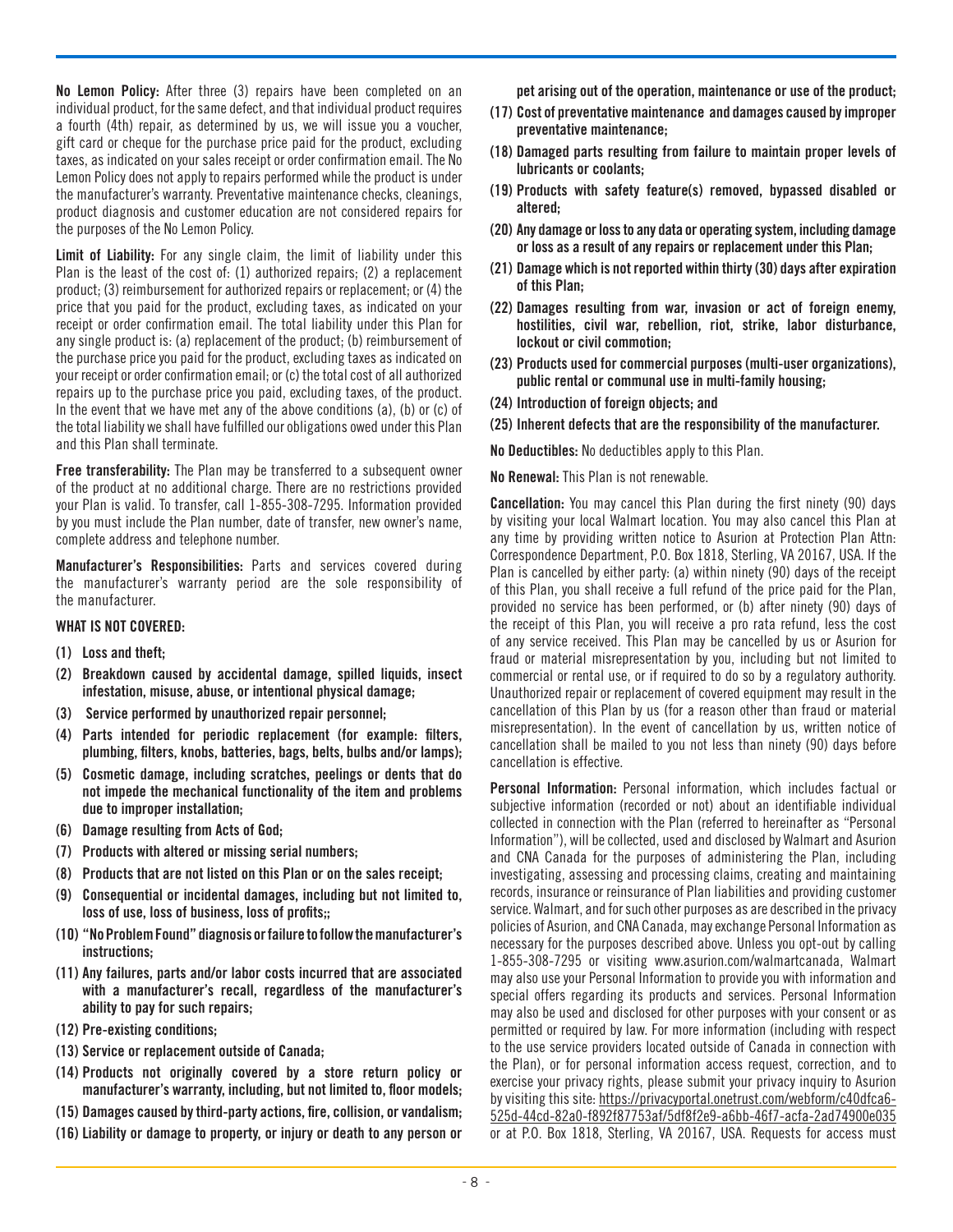be in writing. You may also obtain a copy of Asurion's privacy policy by visiting <https://www.asurion.com/privacy-policy-ca-en/>or you may obtain a copy of Continental Casualty Company's privacy policy by visting <https://www.cnacanada.ca>.

Data Residency: Your information may be processed and stored in the United States and may be subject to access by U.S. authorities under applicable laws.

To obtain a large-type copy of the terms and conditions of this Plan, please call 1-855-308-7295.

Administered by:

Asurion Consumer Solutions of Canada, Corp. 900-1959 Upper Water Street, Halifax, Nova Scotia B3J 3N2, Canada • 1-855-308-7295 ©2021 Asurion, LLC. All rights reserved. 586 (11/21)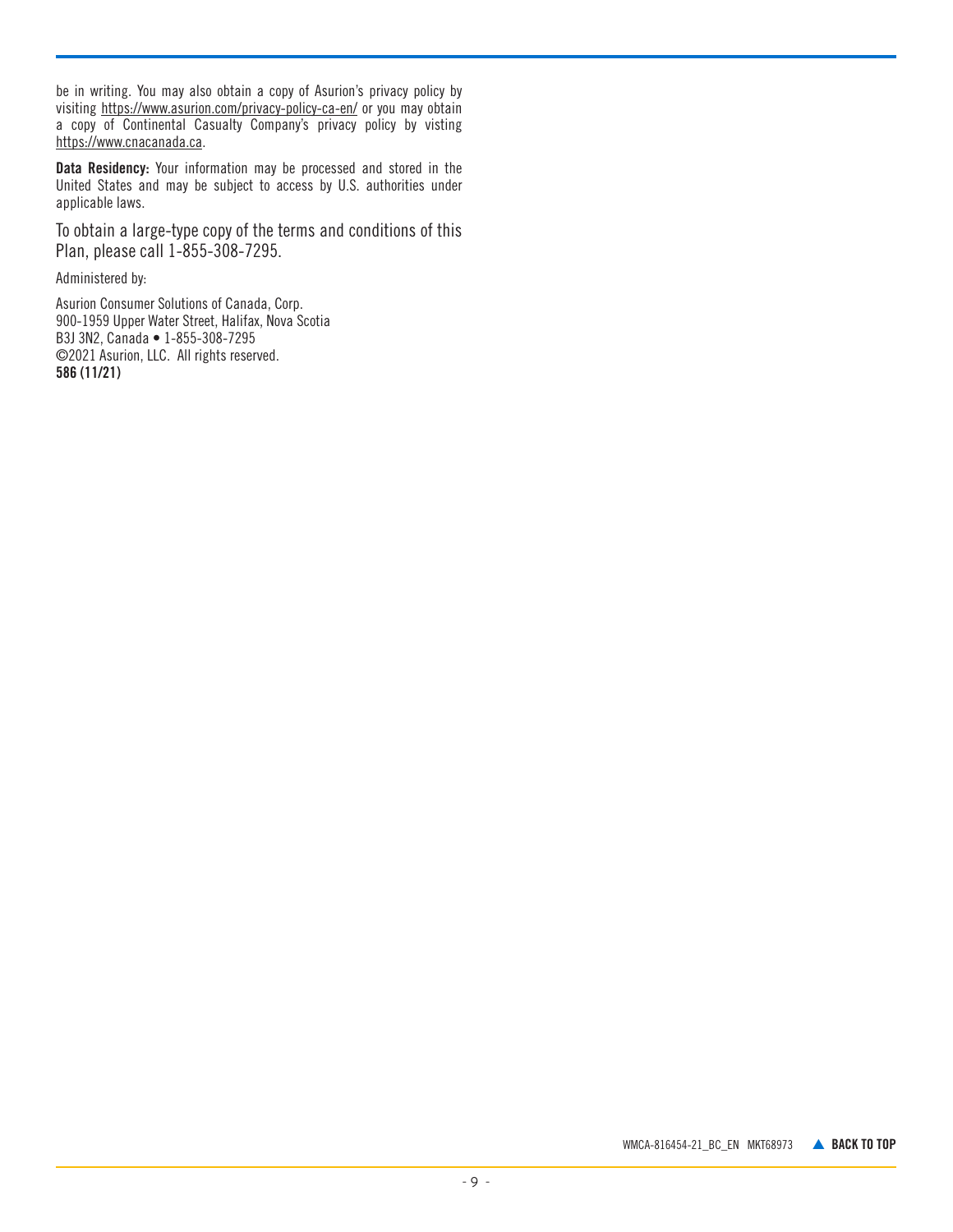## <span id="page-9-0"></span>Contrat de garantie supplémentaire

Ce document constitue un contrat légal (ci-après, le « Plan »). En effectuant un achat, vous comprenez qu'il s'agit en tant que tel d'un contrat et vous reconnaissez que vous avez eu l'occasion de lire les modalités énoncées dans les présentes. En Colombie-Britannique, le présent Plan est un contrat d'assurance. En souscrivant ce Plan, vous consentez à la collecte, à l'utilisation et à la divulgation, par Asurion Consumer Solutions of Canada Corp. et Continental Casualty Company, succursale canadienne, de renseignements personnels tels que décrits ci-dessous. De plus, vous acceptez que ces entités puissent communiquer vos renseignements personnels à Walmart, le vendeur de ce Plan.

Partie obligée : Continental Casualty Company, Canadian Branch (« CNA Canada »), dont l'adresse est sise au 66 Wellington Street West, Suite 3700, Toronto (Ontario) M5K 1J5 (Canada), téléphone : 1 800 831-4262.

Aux fins de la Loi sur les sociétés d'assurance (Canada), cette police a été émise dans le cadre des activités d'assurance de l'assureur au Canada.

Malam

Représentant autorisé

Cette police contient une clause susceptible de limiter le montant dû.

Veuillez enregistrer votre produit en vous connectant à www.asurion.com/walmartcanada ou en composant le numéro gratuit 1 855 308-7295.

Définitions : Dans le présent Plan, les termes 1) « nous », « notre » et « nos » renvoient à la Partie obligée, comme indiqué ci-dessus; 2) l'« administrateur » renvoie à Asurion Consumer Solutions of Canada, Corp. (« Asurion »). L'administrateur peut être joint à : 900-1959 Upper Water Street, Halifax (Nouvelle-Écosse) B3J 3N2 (Canada); 3) les termes « revendeur » et « Walmart » renvoient à Wal-Mart Canada Corp. qui est le revendeur auprès duquel vous avez acheté le produit et souscrit ce Plan; 4) « produit » renvoie à l'article que vous avez acheté en même temps que ce Plan garantissant le produit; 5) « vous », « votre » et « vos » renvoient à la personne qui a acheté le produit et souscrit ce Plan; 6) « défaillance » renvoie aux pannes mécaniques ou électriques affectant le ou les produits et causées par : (a) les défauts de matériau et de fabrication; (b) l'usure normale; (c) la poussière, la chaleur ou l'humidité, ou (d) une surtension; et 7) « produit de remplacement » renvoie à un PRODUIT NEUF, REMIS À NEUF OU RÉUSINÉ AYANT DES CARACTÉRISTIQUES ET FONCTIONS ÉQUIVALENTES OU SIMILAIRES AU PRODUIT ORIGINAL ET FONCTIONNANT SELON LES MÊMES SPÉCIFICATIONS DE FABRICATION. Les progrès technologiques peuvent faire en sorte que le prix de vente d'un produit de remplacement est inférieur à celui du produit d'originet.

Instructions: Vous devez conserver le reçu de vente ou le courriel de confirmation de commande du produit; il fait partie intégrante de ce Plan, et vous pouvez être amené à y faire référence pour obtenir le service. Ce Plan, y compris les termes, conditions, limitations et exclusions énoncés dans les présentes, et le reçu de vente ou le courriel de confirmation de commande contenant le prix que vous avez payé pour bénéficier de ce Plan et du produit couvert, la durée et la date de début de ce Plan et les renseignements d'identification du produit, constituent l'intégralité de l'entente.

## Ce qui est couvert :

Ce Plan couvre les frais de réparation ou de remplacement de votre produit au cas où celui-ci aurait une défaillance non couverte par une police d'assurance, une autre garantie ou un contrat de service. Si nous estimons que nous ne pouvons pas réparer votre produit comme spécifié dans ce Plan, nous pourrons le remplacer par un produit de rechange ou, à notre discrétion, vous remettre un bon d'achat, une carte-cadeau ou un chèque à hauteur du prix d'achat que vous aurez réglé pour le produit, taxes non comprises, comme indiqué sur votre reçu d'achat ou dans le courriel de confirmation de votre commande, que vous pourrez remettre au revendeur en échange d'un produit de rechange. Le produit peut être réparé avec des pièces qui ne proviennent pas du fabricant d'origine si les pièces du fabricant ne sont pas disponibles. Une fois que vous aurez reçu le bon d'achat, la carte-cadeau, le chèque ou le produit de remplacement au titre de votre produit en vertu du Plan, nous serons réputés avoir rempli l'intégralité des obligations qui nous incombent en vertu du Plan.

## Ce Plan comprend les couvertures améliorées spécifiques aux produits suivants, lesquelles entrent en vigueur à compter de la date d'achat :

- Protection contre les surtensions.
- Pertes de nourriture : Si vous avez souscrit un Plan pour un réfrigérateur ou un congélateur, vous serez remboursé pour les pertes de nourriture résultant d'une panne couverte de votre réfrigérateur ou congélateur jusqu'à 250 \$ pour la période de temps indiquée sur votre reçu, par réfrigérateur ou congélateur et par incident. Les pertes devront être étayées par des documents.
- Allocation pour les appareils de lavage : Si vous avez acheté un Plan pour une laveuse ou une sécheuse, vous serez remboursé pour les services de nettoyage du linge jusqu'à 25 \$ par réparation admissible si votre produit est hors service pendant plus de sept (7) jours consécutifs. Vous devrez soumettre à l'administrateur la liste détaillée de chaque service de blanchisserie dont vous demandez le remboursemen.

Durée de la couverture : Le Plan entre en vigueur à la date de votre achat et couvre la période indiquée sur votre reçu de vente ou votre courriel de confirmation de commande. Sauf s'il s'agit des couvertures améliorées spécifiques aux produits, stipulées ci-dessus et prenant effet à la date de l'achat, toutes les autres couvertures prennent effet immédiatement après l'expiration de la garantie du fabricant. Le Plan inclut la garantie du fabricant; il ne remplace pas la garantie, mais il offre certains avantages complémentaires pendant la durée de validité de la garantie du fabricant. À l'expiration de la garantie du fabricant, le Plan continue d'offrir certains avantages précédemment offerts par le fabricant, ainsi que les avantages complémentaires énoncés dans les conditions du Plan. La couverture du Plan demeurera en vigueur pendant toute la durée précisée, à moins qu'elle ne soit annulée ou utilisée conformément aux dispositions énoncées ci-dessous. Si votre produit est en cours de réparation dans un centre de service agréé à l'expiration de ce Plan, la durée du Plan sera prolongée jusqu'à ce que la réparation couverte ait été effectuée.

Pour formuler une réclamation/Démarches : Si votre produit tombe en panne, appelez le service à la clientèle du Plan de protection des produits au 1 855 308-7295 ou rendez-vous sur [www.asurion.com/walmartcanada](http://www.asurion.com/walmartcanada), afin de formuler votre réclamation, le service étant ouvert 24 heures sur 24, 7 jours sur 7. Vous devez appeler avant de faire procéder à une réparation; toutes les réparations et tous les remplacements doivent être autorisés à l'avance. Les réparations et remplacements non autorisés peuvent ne pas être couverts. Un service à domicile, de dépôt ou de retour peut être mis à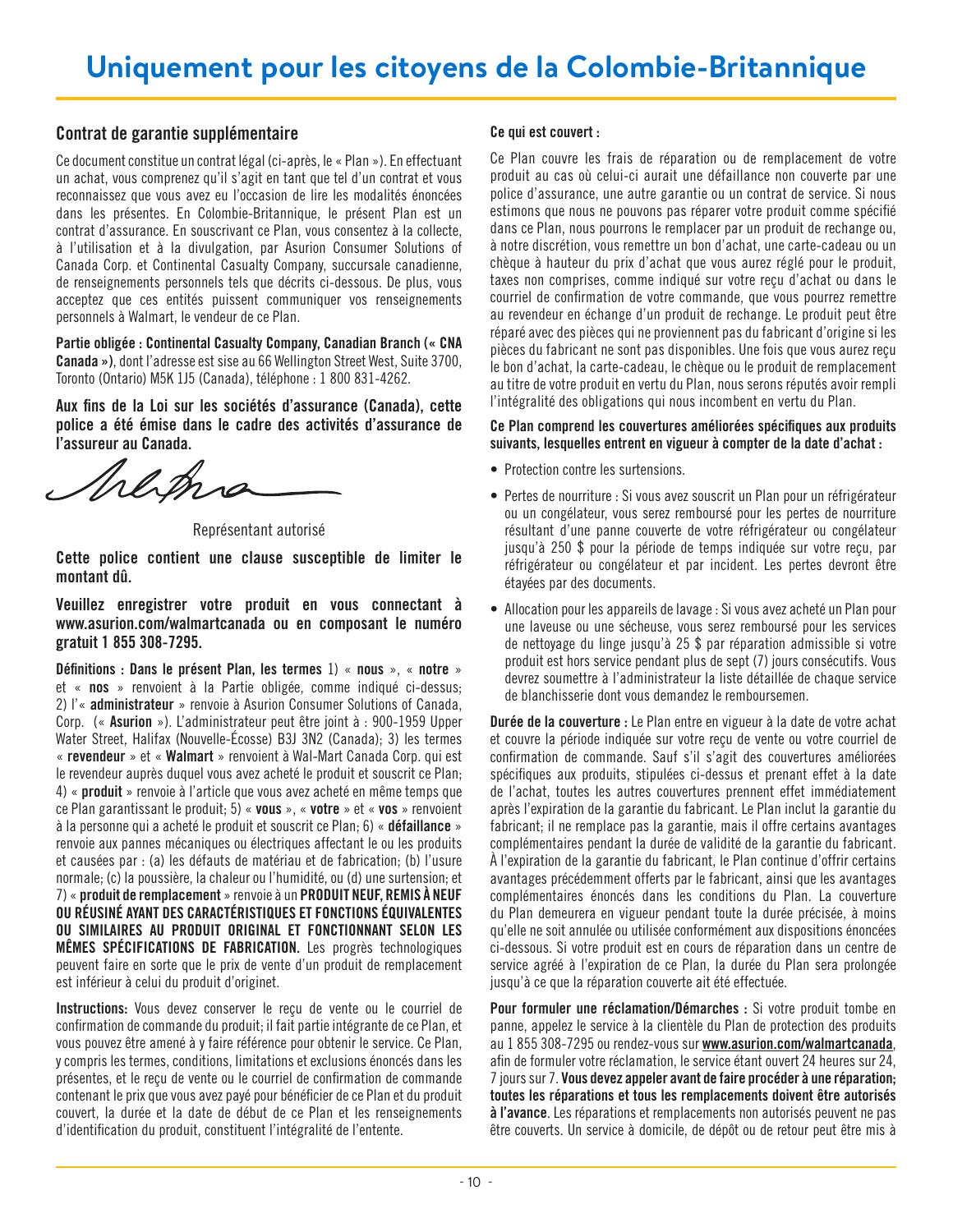disposition; le représentant du Service à la clientèle vous informera du type de service dont votre produit peut bénéficier au moment du processus de la réclamation. Nous prendrons en charge les frais d'expédition de votre produit à destination et en provenance du centre de service agréé si un service de dépôt est nécessaire. À notre entière discrétion, nous pourrons vous demander de nous retourner le produit original afin qu'il soit inspecté par notre centre de service agréé ou nous pouvons vous demander d'acheter un produit de remplacement ayant des caractéristiques semblables comme condition pour recevoir un produit de remplacement ou un remboursement. Nous pouvons vous demander de remplir un formulaire de facilitation pour la réclamation d'un remboursement avant de recevoir un service, un remplacement ou un remboursement au titre de ce Plan. Vous pouvez également être tenu de présenter une pièce d'identité avec photo émise par votre province de résidence ou le gouvernement fédéral comme condition de recevoir un service de réparation, un produit de remplacement ou un remboursement au titre de ce Plan. Toutes les réclamations doivent être déclarées dans les trente (30) jours suivant l'expiration du présent Plan. En plus de l'anglais et du français, l'assistance à la clientèle est disponible dans plusieurs langues pour votre commodité.

Politique anti-citron : Après trois (3) réparations effectuées sur un même produit pour le même défaut, si nous estimons que ledit produit nécessite une quatrième (4e) réparation, nous vous remettrons un bon d'achat, une carte-cadeau ou un chèque à hauteur du prix que vous avez acquitté pour le produit, taxes exclues, comme indiqué sur votre reçu d'achat ou dans le courriel de confirmation de votre commande. La politique anti-citron ne s'applique pas aux réparations effectuées pendant que le produit est sous la garantie du fabricant. Les contrôles d'entretien préventif, les nettoyages, le diagnostic des produits et l'éducation des clients ne sont pas considérés comme des réparations aux fins de la politique anti-citron.

Limite de responsabilité : S'agissant de chaque réclamation individuelle, la limite de responsabilité au titre de ce Plan correspond aux frais les moins élevés entre 1) le coût des réparations autorisées, 2) le coût d'un produit de remplacement, 3) le remboursement des réparations autorisées ou du produit de remplacement, ou 4) le prix acquitté au titre du produit, taxes non comprises, comme indiqué sur votre reçu de vente ou dans votre courriel de confirmation de commande. La responsabilité totale au titre de ce Plan pour un même produit correspond : a) au remplacement du produit par un produit de rechange; b) au remboursement du prix d'achat que vous aurez réglé pour le produit, taxes non comprises, indiqué sur votre reçu de vente ou dans votre courriel de confirmation de commande, ou c) au coût total de toutes les réparations autorisées jusqu'à concurrence du prix d'achat du produit, taxes non comprises. Si nous satisfaisons à l'une des conditions a), b) ou c) ci-dessus relativement à la responsabilité totale, nous aurons rempli toutes les obligations qui nous incombent au titre du présent Plan, et celui-ci prendra fin.

Cession gratuite : Ce Plan peut être cédé à un propriétaire subséquent du produit sans frais additionnels. Aucune restriction ne s'applique tant que le Plan est en vigueur. Pour effectuer une cession, appelez au 1 855 308-7295. Vous devrez indiquer le numéro du Plan, la date de la cession, le nom du nouveau propriétaire, son adresse complète et son numéro de téléphone.

Responsabilités du fabricant : Les pièces et les services couverts pendant la période de garantie du fabricant relèvent de la seule responsabilité du fabricant.

## CE QUI N'EST PAS COUVERT :

- 1) La perte et le vol;
- 2) Les défaillances occasionnées par un dommage accidentel, un déversement de liquide, une infestation d'insectes, une mauvaise utilisation, un abus ou un dommage physique intentionnel;
- 3) les services de réparation effectués par un personnel de réparation non autorisé;
- 4) les pièces destinées à être remplacées périodiquement (par exemple : filtres, plomberie, filtres, boutons, batteries, sacs, courroies, ampoules et/ou lampes);
- 5) les dommages esthétiques, y compris les éraflures, l'écaillement ou les bosses qui n'entravent pas le fonctionnement mécanique de l'article et les problèmes dus à une mauvaise installation;
- 6) les dommages causés par une catastrophe naturelle;
- 7) les produits dont le numéro de série a été modifié ou effacé;
- 8) les produits qui ne figurent pas dans ce Plan ou sur le reçu de vente;
- 9) les dommages indirects ou accessoires, y compris, mais sans s'y limiter, la perte d'utilisation, la perte d'activité, la perte de bénéfices;
- 10) le diagnostic « aucun problème détecté » ou le fait de ne pas suivre les instructions du fabricant;
- 11) les frais liés à une défaillance, et les frais de pièces et/ou de maind'œuvre engagés en raison d'un rappel émis par un fabricant, indépendamment de la capacité du fabricant à régler lesdites réparations;
- 12) les problèmes préexistants;
- 13) les réparations ou les remplacements effectués à l'extérieur du Canada;
- 14) les produits non couverts à l'origine par une politique de retour en magasin ou par la garantie du fabricant, y compris, mais sans s'y limiter, les modèles de plancher;
- 15) les dommages causés par les actes d'un tiers, un incendie, une collision ou du vandalisme;
- 16) la responsabilité ou les dommages matériels, ou encore les blessures ou le décès d'une personne ou d'un animal domestique découlant du fonctionnement, de l'entretien ou de l'utilisation du produit;
- 17) le coût de l'entretien préventif et des dommages causés par un entretien préventif inadéquat;
- 18) les pièces endommagées résultant d'un manque de maintien de niveaux appropriés de lubrifiants ou de liquides de refroidissement;
- 19) les produits dont les dispositifs de sécurité ont été retirés, contournés, désactivés ou altérés;
- 20) tout dommage ou toute perte de données ou du système d'exploitation, y compris les dommages ou les pertes à la suite de réparations ou de remplacements en vertu du présent Plan;
- 21) les dommages qui ne sont pas signalés dans les trente (30) jours suivant l'expiration du Plan;
- 22) les dommages découlant d'une guerre, d'une invasion ou d'un acte de la part d'ennemis étrangers, d'hostilités, d'une guerre civile, d'une rébellion, d'une émeute, d'une grève, d'un conflit de travail, d'une contre-grève ou de mouvements populaires;
- 23) les produits utilisés à des fins commerciales (organisations avec plusieurs usagers), à des fins de location publique ou à des fins d'utilisation dans des logements collectifs;
- 24) l'introduction d'objets étrangers, et
- 25) les défauts inhérents qui relèvent du fabricant.

Absence de franchise : Ce Plan ne comporte aucune franchise.

Absence de renouvellement : Ce Plan ne peut être renouvelé.

Annulation : Vous pouvez annuler ce Plan au cours des quatre-vingtdix (90) premiers jours en vous rendant dans un magasin Walmart de